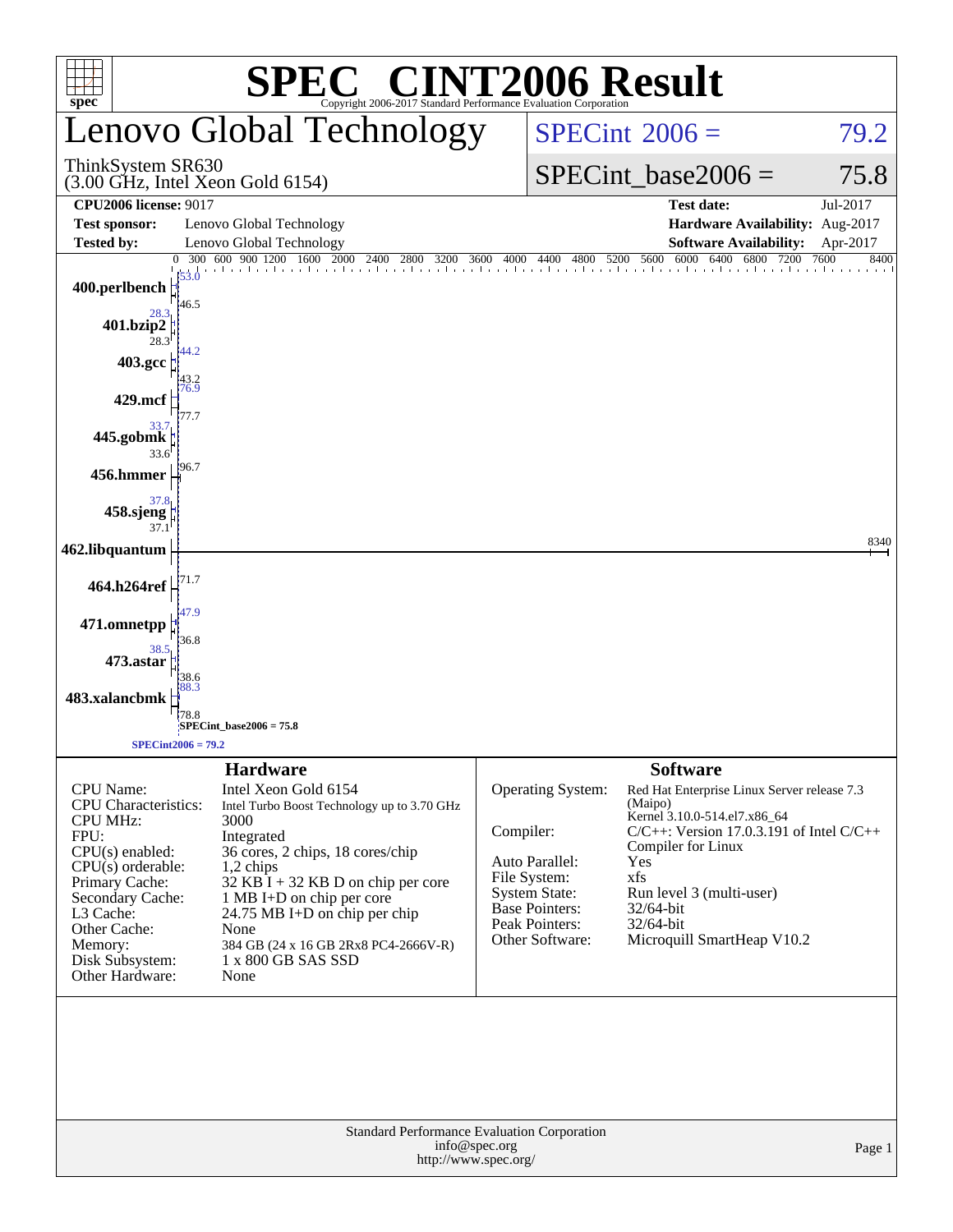

### enovo Global Technology

#### ThinkSystem SR630

(3.00 GHz, Intel Xeon Gold 6154)

 $SPECint2006 = 79.2$  $SPECint2006 = 79.2$ 

#### SPECint base2006 =  $75.8$

**[Test sponsor:](http://www.spec.org/auto/cpu2006/Docs/result-fields.html#Testsponsor)** Lenovo Global Technology **[Hardware Availability:](http://www.spec.org/auto/cpu2006/Docs/result-fields.html#HardwareAvailability)** Aug-2017

**[CPU2006 license:](http://www.spec.org/auto/cpu2006/Docs/result-fields.html#CPU2006license)** 9017 **[Test date:](http://www.spec.org/auto/cpu2006/Docs/result-fields.html#Testdate)** Jul-2017 **[Tested by:](http://www.spec.org/auto/cpu2006/Docs/result-fields.html#Testedby)** Lenovo Global Technology **[Software Availability:](http://www.spec.org/auto/cpu2006/Docs/result-fields.html#SoftwareAvailability)** Apr-2017

#### **[Results Table](http://www.spec.org/auto/cpu2006/Docs/result-fields.html#ResultsTable)**

|                                                                                                          |                |       | <b>Base</b>    |       |                |       | <b>Peak</b>    |              |                |              |                |              |
|----------------------------------------------------------------------------------------------------------|----------------|-------|----------------|-------|----------------|-------|----------------|--------------|----------------|--------------|----------------|--------------|
| <b>Benchmark</b>                                                                                         | <b>Seconds</b> | Ratio | <b>Seconds</b> | Ratio | <b>Seconds</b> | Ratio | <b>Seconds</b> | <b>Ratio</b> | <b>Seconds</b> | <b>Ratio</b> | <b>Seconds</b> | <b>Ratio</b> |
| 400.perlbench                                                                                            | 209            | 46.7  | 210            | 46.5  | 210            | 46.5  | 184            | 53.0         | 184            | 53.0         | 185            | 52.9         |
| 401.bzip2                                                                                                | 341            | 28.3  | 341            | 28.3  | 342            | 28.2  | 341            | 28.3         | 341            | 28.3         | 341            | 28.3         |
| $403.\text{gcc}$                                                                                         | 186            | 43.3  | 186            | 43.2  | 187            | 43.1  | 182            | 44.2         | 182            | 44.2         | 182            | 44.2         |
| $429$ .mcf                                                                                               | 117            | 77.7  | 119            | 76.4  | 117            | 77.7  | 119            | 76.9         | 118            | 77.5         | 119            | 76.8         |
| $445$ .gobmk                                                                                             | 312            | 33.6  | 312            | 33.6  | 312            | 33.6  | 311            | 33.8         | <b>311</b>     | 33.7         | 311            | 33.7         |
| $456.$ hmmer                                                                                             | 96.2           | 96.9  | 96.5           | 96.7  | 96.5           | 96.7  | 96.2           | 96.9         | 96.5           | 96.7         | 96.5           | 96.7         |
| $458$ .sjeng                                                                                             | 326            | 37.1  | 326            | 37.1  | 325            | 37.2  | 320            | 37.9         | 320            | 37.8         | 320            | 37.8         |
| 462.libquantum                                                                                           | 2.55           | 8130  | 2.49           | 8340  | 2.48           | 8340  | 2.55           | 8130         | 2.49           | 8340         | 2.48           | 8340         |
| 464.h264ref                                                                                              | 311            | 71.2  | 308            | 71.7  | 309            | 71.7  | 311            | 71.2         | 308            | 71.7         | 309            | 71.7         |
| 471.omnetpp                                                                                              | 170            | 36.8  | 170            | 36.7  | 170            | 36.8  | 130            | 47.9         | 135            | 46.3         | 127            | 49.2         |
| $473$ . astar                                                                                            | 181            | 38.8  | 182            | 38.6  | 182            | 38.6  | 183            | 38.4         | 182            | 38.5         | 182            | 38.5         |
| 483.xalancbmk                                                                                            | 88.4           | 78.1  | 87.6           | 78.8  | 87.5           | 78.9  | 78.0           | 88.5         | 78.8           | 87.5         | 78.1           | 88.3         |
| Results appear in the order in which they were run. Bold underlined text indicates a median measurement. |                |       |                |       |                |       |                |              |                |              |                |              |

#### **[Submit Notes](http://www.spec.org/auto/cpu2006/Docs/result-fields.html#SubmitNotes)**

The config file option 'submit' was used.

#### **[Operating System Notes](http://www.spec.org/auto/cpu2006/Docs/result-fields.html#OperatingSystemNotes)**

Stack size set to unlimited using "ulimit -s unlimited"

#### **[Platform Notes](http://www.spec.org/auto/cpu2006/Docs/result-fields.html#PlatformNotes)**

Standard Performance Evaluation Corporation [info@spec.org](mailto:info@spec.org) BIOS configuration: Choose Operating Mode set to Maximum Performance Hyper-Threading set to Disable Stale AtoS set to Enable LLC dead line alloc set to Disable Sysinfo program /home/cpu2006-1.2-ic17.0u3/config/sysinfo.rev6993 Revision 6993 of 2015-11-06 (b5e8d4b4eb51ed28d7f98696cbe290c1) running on Cable-SPECcpu2006-RHEL7.3 Fri Jul 7 17:07:39 2017 This section contains SUT (System Under Test) info as seen by some common utilities. To remove or add to this section, see: <http://www.spec.org/cpu2006/Docs/config.html#sysinfo> From /proc/cpuinfo model name : Intel(R) Xeon(R) Gold 6154 CPU @ 3.00GHz 2 "physical id"s (chips) 36 "processors" cores, siblings (Caution: counting these is hw and system dependent. The following excerpts from /proc/cpuinfo might not be reliable. Use with Continued on next page

<http://www.spec.org/>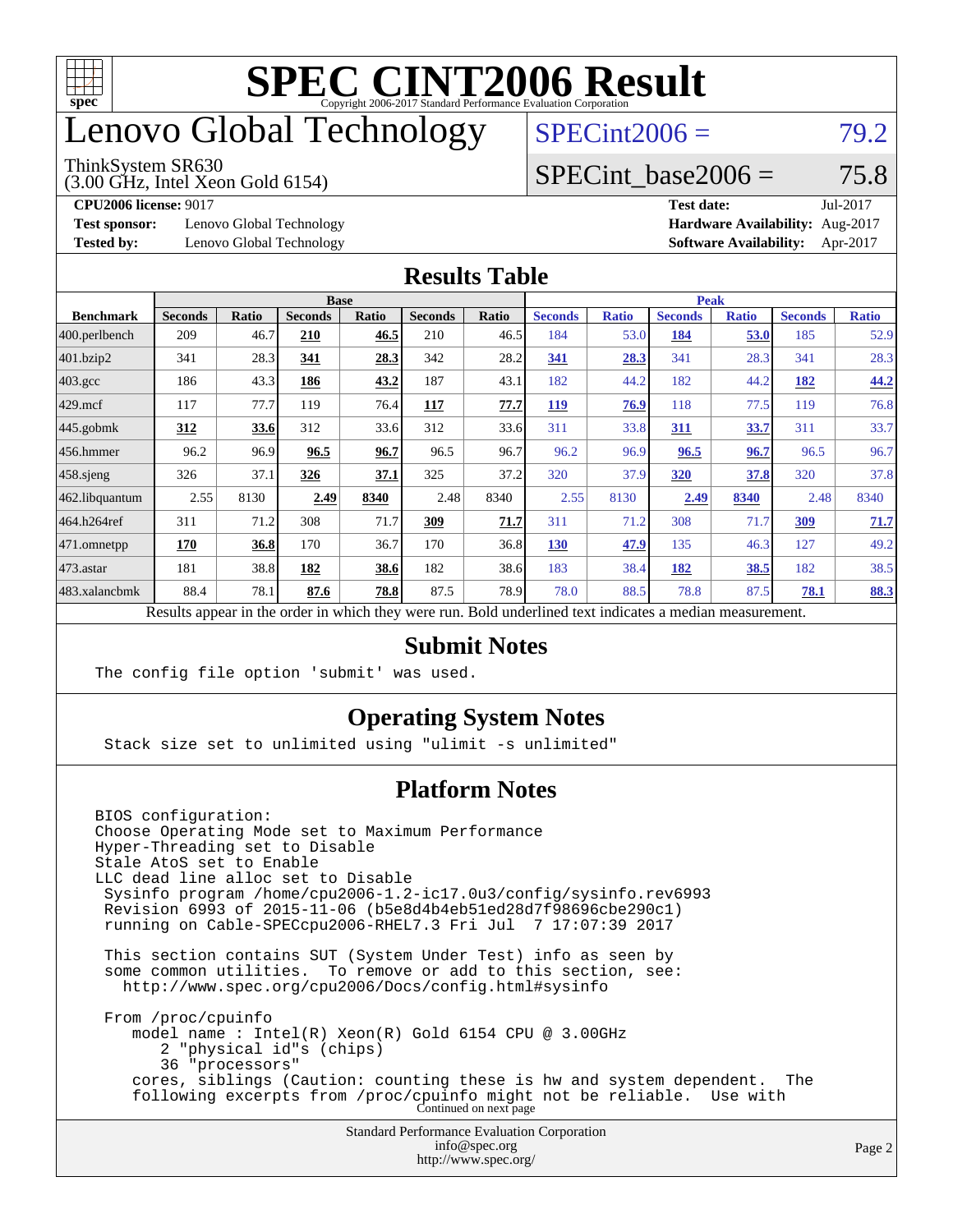

### enovo Global Technology

 $SPECint2006 = 79.2$  $SPECint2006 = 79.2$ 

(3.00 GHz, Intel Xeon Gold 6154) ThinkSystem SR630

SPECint base2006 =  $75.8$ 

**[CPU2006 license:](http://www.spec.org/auto/cpu2006/Docs/result-fields.html#CPU2006license)** 9017 **[Test date:](http://www.spec.org/auto/cpu2006/Docs/result-fields.html#Testdate)** Jul-2017

**[Test sponsor:](http://www.spec.org/auto/cpu2006/Docs/result-fields.html#Testsponsor)** Lenovo Global Technology **[Hardware Availability:](http://www.spec.org/auto/cpu2006/Docs/result-fields.html#HardwareAvailability)** Aug-2017

### **[Tested by:](http://www.spec.org/auto/cpu2006/Docs/result-fields.html#Testedby)** Lenovo Global Technology **[Software Availability:](http://www.spec.org/auto/cpu2006/Docs/result-fields.html#SoftwareAvailability)** Apr-2017

#### **[Platform Notes \(Continued\)](http://www.spec.org/auto/cpu2006/Docs/result-fields.html#PlatformNotes)**

Standard Performance Evaluation Corporation caution.) cpu cores : 18 siblings : 18 physical 0: cores 0 1 2 3 4 8 9 10 11 16 17 18 19 20 24 25 26 27 physical 1: cores 0 1 2 3 4 8 9 10 11 16 17 18 19 20 24 25 26 27 cache size : 25344 KB From /proc/meminfo MemTotal: 395895004 kB HugePages\_Total: 0<br>Hugepagesize: 2048 kB Hugepagesize: From /etc/\*release\* /etc/\*version\* os-release: NAME="Red Hat Enterprise Linux Server" VERSION="7.3 (Maipo)" ID="rhel" ID\_LIKE="fedora" VERSION\_ID="7.3" PRETTY\_NAME="Red Hat Enterprise Linux Server 7.3 (Maipo)" ANSI\_COLOR="0;31" CPE\_NAME="cpe:/o:redhat:enterprise\_linux:7.3:GA:server" redhat-release: Red Hat Enterprise Linux Server release 7.3 (Maipo) system-release: Red Hat Enterprise Linux Server release 7.3 (Maipo) system-release-cpe: cpe:/o:redhat:enterprise\_linux:7.3:ga:server uname -a: Linux Cable-SPECcpu2006-RHEL7.3 3.10.0-514.el7.x86\_64 #1 SMP Wed Oct 19 11:24:13 EDT 2016 x86\_64 x86\_64 x86\_64 GNU/Linux run-level 3 Jul 7 02:12 SPEC is set to: /home/cpu2006-1.2-ic17.0u3 Filesystem Type Size Used Avail Use% Mounted on /dev/sdb2 xfs 744G 125G 619G 17% / Additional information from dmidecode: Warning: Use caution when you interpret this section. The 'dmidecode' program reads system data which is "intended to allow hardware to be accurately determined", but the intent may not be met, as there are frequent changes to hardware, firmware, and the "DMTF SMBIOS" standard. BIOS Lenovo -[IVE109Q-1.00]- 06/28/2017 Memory: 24x Samsung M393A2K43BB1-CTD 16 GB 2 rank 2666 MHz (End of data from sysinfo program)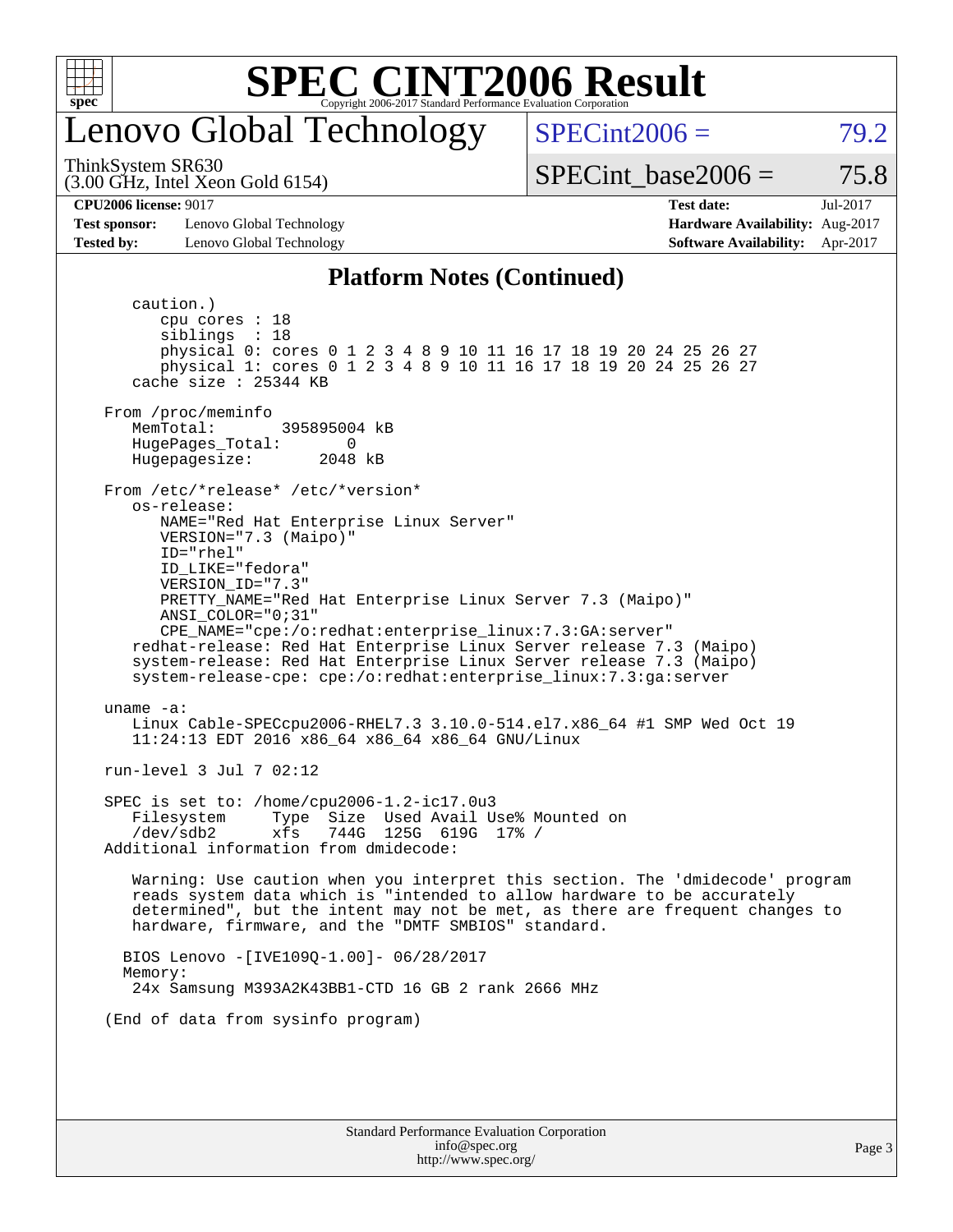

### enovo Global Technology

 $SPECint2006 = 79.2$  $SPECint2006 = 79.2$ 

(3.00 GHz, Intel Xeon Gold 6154) ThinkSystem SR630

SPECint base2006 =  $75.8$ 

**[Test sponsor:](http://www.spec.org/auto/cpu2006/Docs/result-fields.html#Testsponsor)** Lenovo Global Technology **[Hardware Availability:](http://www.spec.org/auto/cpu2006/Docs/result-fields.html#HardwareAvailability)** Aug-2017 **[Tested by:](http://www.spec.org/auto/cpu2006/Docs/result-fields.html#Testedby)** Lenovo Global Technology **[Software Availability:](http://www.spec.org/auto/cpu2006/Docs/result-fields.html#SoftwareAvailability)** Apr-2017

**[CPU2006 license:](http://www.spec.org/auto/cpu2006/Docs/result-fields.html#CPU2006license)** 9017 **[Test date:](http://www.spec.org/auto/cpu2006/Docs/result-fields.html#Testdate)** Jul-2017

#### **[General Notes](http://www.spec.org/auto/cpu2006/Docs/result-fields.html#GeneralNotes)**

Environment variables set by runspec before the start of the run: KMP AFFINITY = "granularity=fine, compact,  $0,3$ " LD\_LIBRARY\_PATH = "/home/cpu2006-1.2-ic17.0u3/lib/ia32:/home/cpu2006-1.2-ic17.0u3/lib/intel64:/home/cpu2006-1.2-ic17.0u3/sh10.2" OMP\_NUM\_THREADS = "36"

 Binaries compiled on a system with 1x Intel Core i7-4790 CPU + 32GB RAM memory using Redhat Enterprise Linux 7.2 Transparent Huge Pages enabled by default. Filesystem page cache cleared with: shell invocation of 'sync; echo 3 > /proc/sys/vm/drop\_caches' prior to run

#### **[Base Compiler Invocation](http://www.spec.org/auto/cpu2006/Docs/result-fields.html#BaseCompilerInvocation)**

[C benchmarks](http://www.spec.org/auto/cpu2006/Docs/result-fields.html#Cbenchmarks): [icc -m64](http://www.spec.org/cpu2006/results/res2017q4/cpu2006-20170918-49531.flags.html#user_CCbase_intel_icc_64bit_bda6cc9af1fdbb0edc3795bac97ada53)

[C++ benchmarks:](http://www.spec.org/auto/cpu2006/Docs/result-fields.html#CXXbenchmarks) [icpc -m64](http://www.spec.org/cpu2006/results/res2017q4/cpu2006-20170918-49531.flags.html#user_CXXbase_intel_icpc_64bit_fc66a5337ce925472a5c54ad6a0de310)

#### **[Base Portability Flags](http://www.spec.org/auto/cpu2006/Docs/result-fields.html#BasePortabilityFlags)**

 400.perlbench: [-DSPEC\\_CPU\\_LP64](http://www.spec.org/cpu2006/results/res2017q4/cpu2006-20170918-49531.flags.html#b400.perlbench_basePORTABILITY_DSPEC_CPU_LP64) [-DSPEC\\_CPU\\_LINUX\\_X64](http://www.spec.org/cpu2006/results/res2017q4/cpu2006-20170918-49531.flags.html#b400.perlbench_baseCPORTABILITY_DSPEC_CPU_LINUX_X64) 401.bzip2: [-DSPEC\\_CPU\\_LP64](http://www.spec.org/cpu2006/results/res2017q4/cpu2006-20170918-49531.flags.html#suite_basePORTABILITY401_bzip2_DSPEC_CPU_LP64) 403.gcc: [-DSPEC\\_CPU\\_LP64](http://www.spec.org/cpu2006/results/res2017q4/cpu2006-20170918-49531.flags.html#suite_basePORTABILITY403_gcc_DSPEC_CPU_LP64) 429.mcf: [-DSPEC\\_CPU\\_LP64](http://www.spec.org/cpu2006/results/res2017q4/cpu2006-20170918-49531.flags.html#suite_basePORTABILITY429_mcf_DSPEC_CPU_LP64) 445.gobmk: [-DSPEC\\_CPU\\_LP64](http://www.spec.org/cpu2006/results/res2017q4/cpu2006-20170918-49531.flags.html#suite_basePORTABILITY445_gobmk_DSPEC_CPU_LP64) 456.hmmer: [-DSPEC\\_CPU\\_LP64](http://www.spec.org/cpu2006/results/res2017q4/cpu2006-20170918-49531.flags.html#suite_basePORTABILITY456_hmmer_DSPEC_CPU_LP64) 458.sjeng: [-DSPEC\\_CPU\\_LP64](http://www.spec.org/cpu2006/results/res2017q4/cpu2006-20170918-49531.flags.html#suite_basePORTABILITY458_sjeng_DSPEC_CPU_LP64) 462.libquantum: [-DSPEC\\_CPU\\_LP64](http://www.spec.org/cpu2006/results/res2017q4/cpu2006-20170918-49531.flags.html#suite_basePORTABILITY462_libquantum_DSPEC_CPU_LP64) [-DSPEC\\_CPU\\_LINUX](http://www.spec.org/cpu2006/results/res2017q4/cpu2006-20170918-49531.flags.html#b462.libquantum_baseCPORTABILITY_DSPEC_CPU_LINUX) 464.h264ref: [-DSPEC\\_CPU\\_LP64](http://www.spec.org/cpu2006/results/res2017q4/cpu2006-20170918-49531.flags.html#suite_basePORTABILITY464_h264ref_DSPEC_CPU_LP64) 471.omnetpp: [-DSPEC\\_CPU\\_LP64](http://www.spec.org/cpu2006/results/res2017q4/cpu2006-20170918-49531.flags.html#suite_basePORTABILITY471_omnetpp_DSPEC_CPU_LP64) 473.astar: [-DSPEC\\_CPU\\_LP64](http://www.spec.org/cpu2006/results/res2017q4/cpu2006-20170918-49531.flags.html#suite_basePORTABILITY473_astar_DSPEC_CPU_LP64) 483.xalancbmk: [-DSPEC\\_CPU\\_LP64](http://www.spec.org/cpu2006/results/res2017q4/cpu2006-20170918-49531.flags.html#suite_basePORTABILITY483_xalancbmk_DSPEC_CPU_LP64) [-DSPEC\\_CPU\\_LINUX](http://www.spec.org/cpu2006/results/res2017q4/cpu2006-20170918-49531.flags.html#b483.xalancbmk_baseCXXPORTABILITY_DSPEC_CPU_LINUX)

#### **[Base Optimization Flags](http://www.spec.org/auto/cpu2006/Docs/result-fields.html#BaseOptimizationFlags)**

[C benchmarks](http://www.spec.org/auto/cpu2006/Docs/result-fields.html#Cbenchmarks):

[-xCORE-AVX2](http://www.spec.org/cpu2006/results/res2017q4/cpu2006-20170918-49531.flags.html#user_CCbase_f-xCORE-AVX2) [-ipo](http://www.spec.org/cpu2006/results/res2017q4/cpu2006-20170918-49531.flags.html#user_CCbase_f-ipo) [-O3](http://www.spec.org/cpu2006/results/res2017q4/cpu2006-20170918-49531.flags.html#user_CCbase_f-O3) [-no-prec-div](http://www.spec.org/cpu2006/results/res2017q4/cpu2006-20170918-49531.flags.html#user_CCbase_f-no-prec-div) [-parallel](http://www.spec.org/cpu2006/results/res2017q4/cpu2006-20170918-49531.flags.html#user_CCbase_f-parallel) [-qopt-prefetch](http://www.spec.org/cpu2006/results/res2017q4/cpu2006-20170918-49531.flags.html#user_CCbase_f-qopt-prefetch) [-auto-p32](http://www.spec.org/cpu2006/results/res2017q4/cpu2006-20170918-49531.flags.html#user_CCbase_f-auto-p32)

[C++ benchmarks:](http://www.spec.org/auto/cpu2006/Docs/result-fields.html#CXXbenchmarks)

[-xCORE-AVX2](http://www.spec.org/cpu2006/results/res2017q4/cpu2006-20170918-49531.flags.html#user_CXXbase_f-xCORE-AVX2) [-ipo](http://www.spec.org/cpu2006/results/res2017q4/cpu2006-20170918-49531.flags.html#user_CXXbase_f-ipo) [-O3](http://www.spec.org/cpu2006/results/res2017q4/cpu2006-20170918-49531.flags.html#user_CXXbase_f-O3) [-no-prec-div](http://www.spec.org/cpu2006/results/res2017q4/cpu2006-20170918-49531.flags.html#user_CXXbase_f-no-prec-div) [-qopt-prefetch](http://www.spec.org/cpu2006/results/res2017q4/cpu2006-20170918-49531.flags.html#user_CXXbase_f-qopt-prefetch) [-auto-p32](http://www.spec.org/cpu2006/results/res2017q4/cpu2006-20170918-49531.flags.html#user_CXXbase_f-auto-p32) [-Wl,-z,muldefs](http://www.spec.org/cpu2006/results/res2017q4/cpu2006-20170918-49531.flags.html#user_CXXbase_link_force_multiple1_74079c344b956b9658436fd1b6dd3a8a) [-L/sh10.2 -lsmartheap64](http://www.spec.org/cpu2006/results/res2017q4/cpu2006-20170918-49531.flags.html#user_CXXbase_SmartHeap64_63911d860fc08c15fa1d5bf319b9d8d5)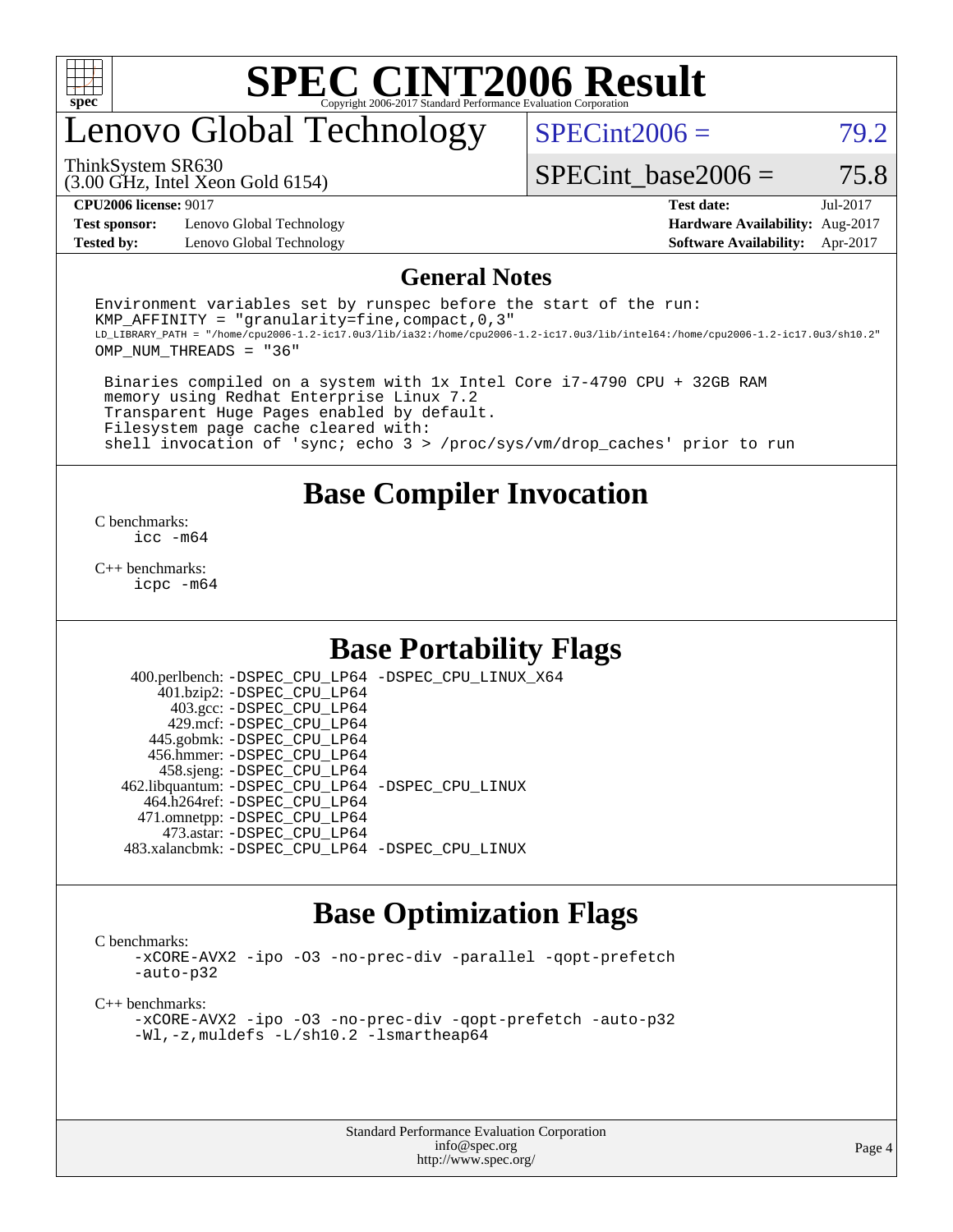

# enovo Global Technology

ThinkSystem SR630

 $SPECint2006 = 79.2$  $SPECint2006 = 79.2$ 

(3.00 GHz, Intel Xeon Gold 6154)

SPECint base2006 =  $75.8$ 

**[Test sponsor:](http://www.spec.org/auto/cpu2006/Docs/result-fields.html#Testsponsor)** Lenovo Global Technology **[Hardware Availability:](http://www.spec.org/auto/cpu2006/Docs/result-fields.html#HardwareAvailability)** Aug-2017 **[Tested by:](http://www.spec.org/auto/cpu2006/Docs/result-fields.html#Testedby)** Lenovo Global Technology **[Software Availability:](http://www.spec.org/auto/cpu2006/Docs/result-fields.html#SoftwareAvailability)** Apr-2017

**[CPU2006 license:](http://www.spec.org/auto/cpu2006/Docs/result-fields.html#CPU2006license)** 9017 **[Test date:](http://www.spec.org/auto/cpu2006/Docs/result-fields.html#Testdate)** Jul-2017

#### **[Base Other Flags](http://www.spec.org/auto/cpu2006/Docs/result-fields.html#BaseOtherFlags)**

[C benchmarks](http://www.spec.org/auto/cpu2006/Docs/result-fields.html#Cbenchmarks):

403.gcc: [-Dalloca=\\_alloca](http://www.spec.org/cpu2006/results/res2017q4/cpu2006-20170918-49531.flags.html#b403.gcc_baseEXTRA_CFLAGS_Dalloca_be3056838c12de2578596ca5467af7f3)

### **[Peak Compiler Invocation](http://www.spec.org/auto/cpu2006/Docs/result-fields.html#PeakCompilerInvocation)**

[C benchmarks \(except as noted below\)](http://www.spec.org/auto/cpu2006/Docs/result-fields.html#Cbenchmarksexceptasnotedbelow):

[icc -m64](http://www.spec.org/cpu2006/results/res2017q4/cpu2006-20170918-49531.flags.html#user_CCpeak_intel_icc_64bit_bda6cc9af1fdbb0edc3795bac97ada53)

400.perlbench: [icc -m32 -L/opt/intel/compilers\\_and\\_libraries\\_2017/linux/lib/ia32](http://www.spec.org/cpu2006/results/res2017q4/cpu2006-20170918-49531.flags.html#user_peakCCLD400_perlbench_intel_icc_c29f3ff5a7ed067b11e4ec10a03f03ae)

445.gobmk: [icc -m32 -L/opt/intel/compilers\\_and\\_libraries\\_2017/linux/lib/ia32](http://www.spec.org/cpu2006/results/res2017q4/cpu2006-20170918-49531.flags.html#user_peakCCLD445_gobmk_intel_icc_c29f3ff5a7ed067b11e4ec10a03f03ae)

[C++ benchmarks \(except as noted below\):](http://www.spec.org/auto/cpu2006/Docs/result-fields.html#CXXbenchmarksexceptasnotedbelow)

[icc -m32 -L/opt/intel/compilers\\_and\\_libraries\\_2017/linux/lib/ia32](http://www.spec.org/cpu2006/results/res2017q4/cpu2006-20170918-49531.flags.html#user_CXXpeak_intel_icc_c29f3ff5a7ed067b11e4ec10a03f03ae)

473.astar: [icpc -m64](http://www.spec.org/cpu2006/results/res2017q4/cpu2006-20170918-49531.flags.html#user_peakCXXLD473_astar_intel_icpc_64bit_fc66a5337ce925472a5c54ad6a0de310)

#### **[Peak Portability Flags](http://www.spec.org/auto/cpu2006/Docs/result-fields.html#PeakPortabilityFlags)**

 400.perlbench: [-D\\_FILE\\_OFFSET\\_BITS=64](http://www.spec.org/cpu2006/results/res2017q4/cpu2006-20170918-49531.flags.html#user_peakPORTABILITY400_perlbench_file_offset_bits_64_438cf9856305ebd76870a2c6dc2689ab) [-DSPEC\\_CPU\\_LINUX\\_IA32](http://www.spec.org/cpu2006/results/res2017q4/cpu2006-20170918-49531.flags.html#b400.perlbench_peakCPORTABILITY_DSPEC_CPU_LINUX_IA32) 401.bzip2: [-DSPEC\\_CPU\\_LP64](http://www.spec.org/cpu2006/results/res2017q4/cpu2006-20170918-49531.flags.html#suite_peakPORTABILITY401_bzip2_DSPEC_CPU_LP64) 403.gcc: [-DSPEC\\_CPU\\_LP64](http://www.spec.org/cpu2006/results/res2017q4/cpu2006-20170918-49531.flags.html#suite_peakPORTABILITY403_gcc_DSPEC_CPU_LP64) 429.mcf: [-DSPEC\\_CPU\\_LP64](http://www.spec.org/cpu2006/results/res2017q4/cpu2006-20170918-49531.flags.html#suite_peakPORTABILITY429_mcf_DSPEC_CPU_LP64) 445.gobmk: [-D\\_FILE\\_OFFSET\\_BITS=64](http://www.spec.org/cpu2006/results/res2017q4/cpu2006-20170918-49531.flags.html#user_peakPORTABILITY445_gobmk_file_offset_bits_64_438cf9856305ebd76870a2c6dc2689ab) 456.hmmer: [-DSPEC\\_CPU\\_LP64](http://www.spec.org/cpu2006/results/res2017q4/cpu2006-20170918-49531.flags.html#suite_peakPORTABILITY456_hmmer_DSPEC_CPU_LP64) 458.sjeng: [-DSPEC\\_CPU\\_LP64](http://www.spec.org/cpu2006/results/res2017q4/cpu2006-20170918-49531.flags.html#suite_peakPORTABILITY458_sjeng_DSPEC_CPU_LP64) 462.libquantum: [-DSPEC\\_CPU\\_LP64](http://www.spec.org/cpu2006/results/res2017q4/cpu2006-20170918-49531.flags.html#suite_peakPORTABILITY462_libquantum_DSPEC_CPU_LP64) [-DSPEC\\_CPU\\_LINUX](http://www.spec.org/cpu2006/results/res2017q4/cpu2006-20170918-49531.flags.html#b462.libquantum_peakCPORTABILITY_DSPEC_CPU_LINUX) 464.h264ref: [-DSPEC\\_CPU\\_LP64](http://www.spec.org/cpu2006/results/res2017q4/cpu2006-20170918-49531.flags.html#suite_peakPORTABILITY464_h264ref_DSPEC_CPU_LP64) 471.omnetpp: [-D\\_FILE\\_OFFSET\\_BITS=64](http://www.spec.org/cpu2006/results/res2017q4/cpu2006-20170918-49531.flags.html#user_peakPORTABILITY471_omnetpp_file_offset_bits_64_438cf9856305ebd76870a2c6dc2689ab) 473.astar: [-DSPEC\\_CPU\\_LP64](http://www.spec.org/cpu2006/results/res2017q4/cpu2006-20170918-49531.flags.html#suite_peakPORTABILITY473_astar_DSPEC_CPU_LP64) 483.xalancbmk: [-D\\_FILE\\_OFFSET\\_BITS=64](http://www.spec.org/cpu2006/results/res2017q4/cpu2006-20170918-49531.flags.html#user_peakPORTABILITY483_xalancbmk_file_offset_bits_64_438cf9856305ebd76870a2c6dc2689ab) [-DSPEC\\_CPU\\_LINUX](http://www.spec.org/cpu2006/results/res2017q4/cpu2006-20170918-49531.flags.html#b483.xalancbmk_peakCXXPORTABILITY_DSPEC_CPU_LINUX)

#### **[Peak Optimization Flags](http://www.spec.org/auto/cpu2006/Docs/result-fields.html#PeakOptimizationFlags)**

[C benchmarks](http://www.spec.org/auto/cpu2006/Docs/result-fields.html#Cbenchmarks):

 400.perlbench: [-prof-gen](http://www.spec.org/cpu2006/results/res2017q4/cpu2006-20170918-49531.flags.html#user_peakPASS1_CFLAGSPASS1_LDCFLAGS400_perlbench_prof_gen_e43856698f6ca7b7e442dfd80e94a8fc)(pass 1) [-prof-use](http://www.spec.org/cpu2006/results/res2017q4/cpu2006-20170918-49531.flags.html#user_peakPASS2_CFLAGSPASS2_LDCFLAGS400_perlbench_prof_use_bccf7792157ff70d64e32fe3e1250b55)(pass 2) [-xCORE-AVX2](http://www.spec.org/cpu2006/results/res2017q4/cpu2006-20170918-49531.flags.html#user_peakPASS2_CFLAGSPASS2_LDCFLAGS400_perlbench_f-xCORE-AVX2)(pass 2) [-par-num-threads=1](http://www.spec.org/cpu2006/results/res2017q4/cpu2006-20170918-49531.flags.html#user_peakPASS1_CFLAGSPASS1_LDCFLAGS400_perlbench_par_num_threads_786a6ff141b4e9e90432e998842df6c2)(pass 1) [-ipo](http://www.spec.org/cpu2006/results/res2017q4/cpu2006-20170918-49531.flags.html#user_peakPASS2_CFLAGSPASS2_LDCFLAGS400_perlbench_f-ipo)(pass 2) [-O3](http://www.spec.org/cpu2006/results/res2017q4/cpu2006-20170918-49531.flags.html#user_peakPASS2_CFLAGSPASS2_LDCFLAGS400_perlbench_f-O3)(pass 2) [-no-prec-div](http://www.spec.org/cpu2006/results/res2017q4/cpu2006-20170918-49531.flags.html#user_peakPASS2_CFLAGSPASS2_LDCFLAGS400_perlbench_f-no-prec-div)(pass 2) [-qopt-prefetch](http://www.spec.org/cpu2006/results/res2017q4/cpu2006-20170918-49531.flags.html#user_peakCOPTIMIZE400_perlbench_f-qopt-prefetch)

 401.bzip2: [-prof-gen](http://www.spec.org/cpu2006/results/res2017q4/cpu2006-20170918-49531.flags.html#user_peakPASS1_CFLAGSPASS1_LDCFLAGS401_bzip2_prof_gen_e43856698f6ca7b7e442dfd80e94a8fc)(pass 1) [-prof-use](http://www.spec.org/cpu2006/results/res2017q4/cpu2006-20170918-49531.flags.html#user_peakPASS2_CFLAGSPASS2_LDCFLAGS401_bzip2_prof_use_bccf7792157ff70d64e32fe3e1250b55)(pass 2) [-xCORE-AVX2](http://www.spec.org/cpu2006/results/res2017q4/cpu2006-20170918-49531.flags.html#user_peakPASS2_CFLAGSPASS2_LDCFLAGS401_bzip2_f-xCORE-AVX2)(pass 2)  $-par-num-threads=1(pass 1) -ipo(pass 2) -O3(pass 2)$  $-par-num-threads=1(pass 1) -ipo(pass 2) -O3(pass 2)$  $-par-num-threads=1(pass 1) -ipo(pass 2) -O3(pass 2)$  $-par-num-threads=1(pass 1) -ipo(pass 2) -O3(pass 2)$  $-par-num-threads=1(pass 1) -ipo(pass 2) -O3(pass 2)$  $-par-num-threads=1(pass 1) -ipo(pass 2) -O3(pass 2)$ [-no-prec-div](http://www.spec.org/cpu2006/results/res2017q4/cpu2006-20170918-49531.flags.html#user_peakCOPTIMIZEPASS2_CFLAGSPASS2_LDCFLAGS401_bzip2_f-no-prec-div) [-auto-ilp32](http://www.spec.org/cpu2006/results/res2017q4/cpu2006-20170918-49531.flags.html#user_peakCOPTIMIZE401_bzip2_f-auto-ilp32) [-qopt-prefetch](http://www.spec.org/cpu2006/results/res2017q4/cpu2006-20170918-49531.flags.html#user_peakCOPTIMIZE401_bzip2_f-qopt-prefetch)

Continued on next page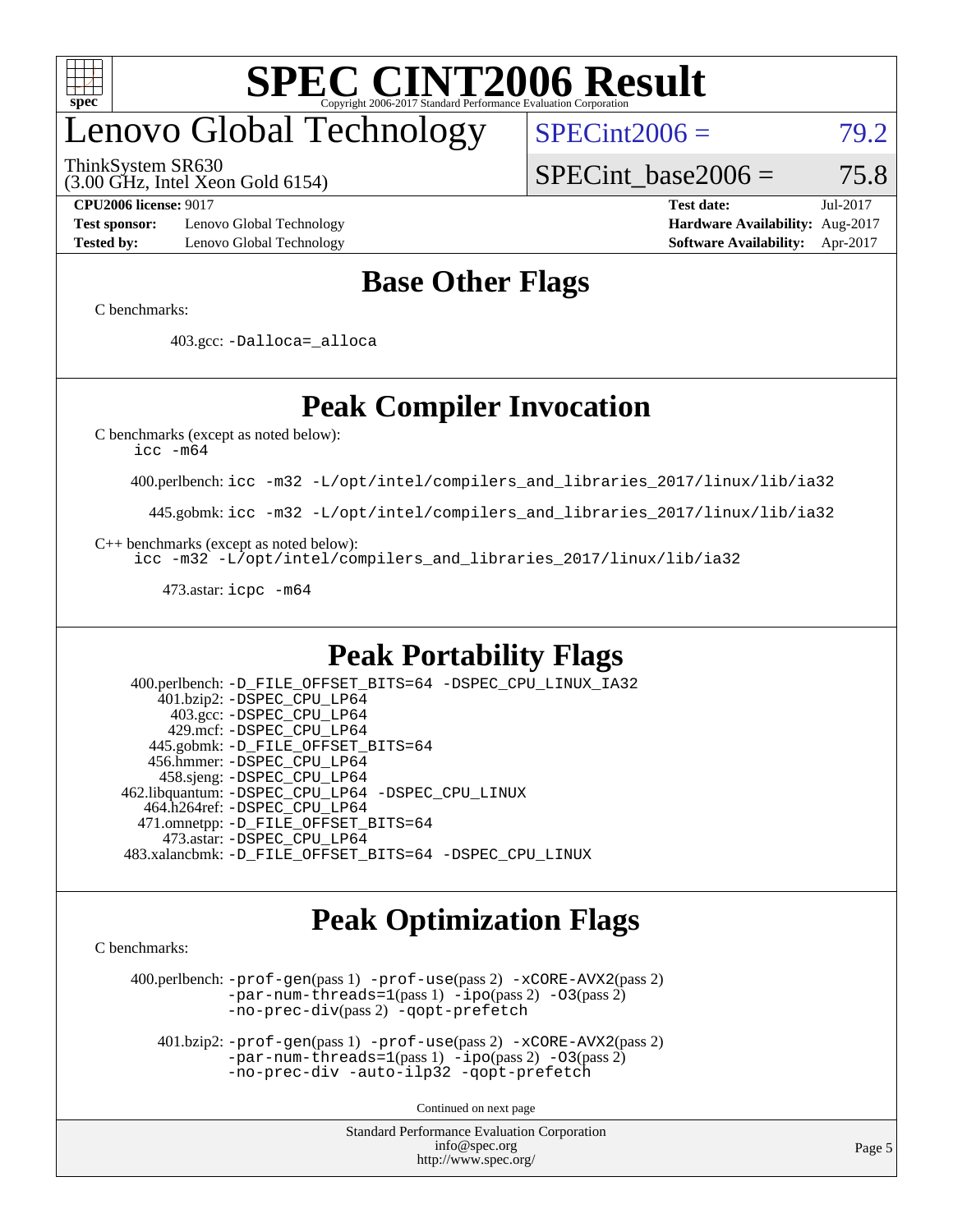

# enovo Global Technology

ThinkSystem SR630

 $SPECint2006 = 79.2$  $SPECint2006 = 79.2$ 

(3.00 GHz, Intel Xeon Gold 6154)

SPECint base2006 =  $75.8$ 

**[Test sponsor:](http://www.spec.org/auto/cpu2006/Docs/result-fields.html#Testsponsor)** Lenovo Global Technology **[Hardware Availability:](http://www.spec.org/auto/cpu2006/Docs/result-fields.html#HardwareAvailability)** Aug-2017 **[Tested by:](http://www.spec.org/auto/cpu2006/Docs/result-fields.html#Testedby)** Lenovo Global Technology **[Software Availability:](http://www.spec.org/auto/cpu2006/Docs/result-fields.html#SoftwareAvailability)** Apr-2017

**[CPU2006 license:](http://www.spec.org/auto/cpu2006/Docs/result-fields.html#CPU2006license)** 9017 **[Test date:](http://www.spec.org/auto/cpu2006/Docs/result-fields.html#Testdate)** Jul-2017

### **[Peak Optimization Flags \(Continued\)](http://www.spec.org/auto/cpu2006/Docs/result-fields.html#PeakOptimizationFlags)**

 403.gcc: [-xCORE-AVX2](http://www.spec.org/cpu2006/results/res2017q4/cpu2006-20170918-49531.flags.html#user_peakOPTIMIZE403_gcc_f-xCORE-AVX2) [-ipo](http://www.spec.org/cpu2006/results/res2017q4/cpu2006-20170918-49531.flags.html#user_peakOPTIMIZE403_gcc_f-ipo) [-O3](http://www.spec.org/cpu2006/results/res2017q4/cpu2006-20170918-49531.flags.html#user_peakOPTIMIZE403_gcc_f-O3) [-no-prec-div](http://www.spec.org/cpu2006/results/res2017q4/cpu2006-20170918-49531.flags.html#user_peakOPTIMIZE403_gcc_f-no-prec-div) [-inline-calloc](http://www.spec.org/cpu2006/results/res2017q4/cpu2006-20170918-49531.flags.html#user_peakCOPTIMIZE403_gcc_f-inline-calloc) [-qopt-malloc-options=3](http://www.spec.org/cpu2006/results/res2017q4/cpu2006-20170918-49531.flags.html#user_peakCOPTIMIZE403_gcc_f-qopt-malloc-options_0fcb435012e78f27d57f473818e45fe4) [-auto-ilp32](http://www.spec.org/cpu2006/results/res2017q4/cpu2006-20170918-49531.flags.html#user_peakCOPTIMIZE403_gcc_f-auto-ilp32) 429.mcf: [-xCORE-AVX2](http://www.spec.org/cpu2006/results/res2017q4/cpu2006-20170918-49531.flags.html#user_peakOPTIMIZE429_mcf_f-xCORE-AVX2) [-ipo](http://www.spec.org/cpu2006/results/res2017q4/cpu2006-20170918-49531.flags.html#user_peakOPTIMIZE429_mcf_f-ipo) [-O3](http://www.spec.org/cpu2006/results/res2017q4/cpu2006-20170918-49531.flags.html#user_peakOPTIMIZE429_mcf_f-O3) [-no-prec-div](http://www.spec.org/cpu2006/results/res2017q4/cpu2006-20170918-49531.flags.html#user_peakOPTIMIZE429_mcf_f-no-prec-div) [-parallel](http://www.spec.org/cpu2006/results/res2017q4/cpu2006-20170918-49531.flags.html#user_peakCOPTIMIZE429_mcf_f-parallel) [-qopt-prefetch](http://www.spec.org/cpu2006/results/res2017q4/cpu2006-20170918-49531.flags.html#user_peakCOPTIMIZE429_mcf_f-qopt-prefetch) [-auto-p32](http://www.spec.org/cpu2006/results/res2017q4/cpu2006-20170918-49531.flags.html#user_peakCOPTIMIZE429_mcf_f-auto-p32) 445.gobmk: [-prof-gen](http://www.spec.org/cpu2006/results/res2017q4/cpu2006-20170918-49531.flags.html#user_peakPASS1_CFLAGSPASS1_LDCFLAGS445_gobmk_prof_gen_e43856698f6ca7b7e442dfd80e94a8fc)(pass 1) [-prof-use](http://www.spec.org/cpu2006/results/res2017q4/cpu2006-20170918-49531.flags.html#user_peakPASS2_CFLAGSPASS2_LDCFLAGS445_gobmk_prof_use_bccf7792157ff70d64e32fe3e1250b55)(pass 2) [-xCORE-AVX2](http://www.spec.org/cpu2006/results/res2017q4/cpu2006-20170918-49531.flags.html#user_peakPASS2_CFLAGSPASS2_LDCFLAGS445_gobmk_f-xCORE-AVX2)(pass 2)  $-par-num-threads=1(pass 1) -ipo(pass 2) -O3(pass 2)$  $-par-num-threads=1(pass 1) -ipo(pass 2) -O3(pass 2)$  $-par-num-threads=1(pass 1) -ipo(pass 2) -O3(pass 2)$  $-par-num-threads=1(pass 1) -ipo(pass 2) -O3(pass 2)$  $-par-num-threads=1(pass 1) -ipo(pass 2) -O3(pass 2)$  $-par-num-threads=1(pass 1) -ipo(pass 2) -O3(pass 2)$ [-no-prec-div](http://www.spec.org/cpu2006/results/res2017q4/cpu2006-20170918-49531.flags.html#user_peakPASS2_CFLAGSPASS2_LDCFLAGS445_gobmk_f-no-prec-div)(pass 2) 456.hmmer: basepeak = yes 458.sjeng: [-prof-gen](http://www.spec.org/cpu2006/results/res2017q4/cpu2006-20170918-49531.flags.html#user_peakPASS1_CFLAGSPASS1_LDCFLAGS458_sjeng_prof_gen_e43856698f6ca7b7e442dfd80e94a8fc)(pass 1) [-prof-use](http://www.spec.org/cpu2006/results/res2017q4/cpu2006-20170918-49531.flags.html#user_peakPASS2_CFLAGSPASS2_LDCFLAGS458_sjeng_prof_use_bccf7792157ff70d64e32fe3e1250b55)(pass 2) [-xCORE-AVX2](http://www.spec.org/cpu2006/results/res2017q4/cpu2006-20170918-49531.flags.html#user_peakPASS2_CFLAGSPASS2_LDCFLAGS458_sjeng_f-xCORE-AVX2)(pass 2) [-par-num-threads=1](http://www.spec.org/cpu2006/results/res2017q4/cpu2006-20170918-49531.flags.html#user_peakPASS1_CFLAGSPASS1_LDCFLAGS458_sjeng_par_num_threads_786a6ff141b4e9e90432e998842df6c2)(pass 1) [-ipo](http://www.spec.org/cpu2006/results/res2017q4/cpu2006-20170918-49531.flags.html#user_peakPASS2_CFLAGSPASS2_LDCFLAGS458_sjeng_f-ipo)(pass 2) [-O3](http://www.spec.org/cpu2006/results/res2017q4/cpu2006-20170918-49531.flags.html#user_peakPASS2_CFLAGSPASS2_LDCFLAGS458_sjeng_f-O3)(pass 2) [-no-prec-div](http://www.spec.org/cpu2006/results/res2017q4/cpu2006-20170918-49531.flags.html#user_peakPASS2_CFLAGSPASS2_LDCFLAGS458_sjeng_f-no-prec-div)(pass 2) [-unroll4](http://www.spec.org/cpu2006/results/res2017q4/cpu2006-20170918-49531.flags.html#user_peakCOPTIMIZE458_sjeng_f-unroll_4e5e4ed65b7fd20bdcd365bec371b81f)  $462$ .libquantum: basepeak = yes  $464.h264$ ref: basepeak = yes [C++ benchmarks:](http://www.spec.org/auto/cpu2006/Docs/result-fields.html#CXXbenchmarks) 471.omnetpp: [-prof-gen](http://www.spec.org/cpu2006/results/res2017q4/cpu2006-20170918-49531.flags.html#user_peakPASS1_CXXFLAGSPASS1_LDCXXFLAGS471_omnetpp_prof_gen_e43856698f6ca7b7e442dfd80e94a8fc)(pass 1) [-prof-use](http://www.spec.org/cpu2006/results/res2017q4/cpu2006-20170918-49531.flags.html#user_peakPASS2_CXXFLAGSPASS2_LDCXXFLAGS471_omnetpp_prof_use_bccf7792157ff70d64e32fe3e1250b55)(pass 2) [-xCORE-AVX2](http://www.spec.org/cpu2006/results/res2017q4/cpu2006-20170918-49531.flags.html#user_peakPASS2_CXXFLAGSPASS2_LDCXXFLAGS471_omnetpp_f-xCORE-AVX2)(pass 2)  $-par-num-threads=1(pass 1) -ipo(pass 2) -O3(pass 2)$  $-par-num-threads=1(pass 1) -ipo(pass 2) -O3(pass 2)$  $-par-num-threads=1(pass 1) -ipo(pass 2) -O3(pass 2)$  $-par-num-threads=1(pass 1) -ipo(pass 2) -O3(pass 2)$  $-par-num-threads=1(pass 1) -ipo(pass 2) -O3(pass 2)$  $-par-num-threads=1(pass 1) -ipo(pass 2) -O3(pass 2)$ [-no-prec-div](http://www.spec.org/cpu2006/results/res2017q4/cpu2006-20170918-49531.flags.html#user_peakPASS2_CXXFLAGSPASS2_LDCXXFLAGS471_omnetpp_f-no-prec-div)(pass 2) [-qopt-ra-region-strategy=block](http://www.spec.org/cpu2006/results/res2017q4/cpu2006-20170918-49531.flags.html#user_peakCXXOPTIMIZE471_omnetpp_f-qopt-ra-region-strategy_0f7b543d62da454b380160c0e3b28f94) [-Wl,-z,muldefs](http://www.spec.org/cpu2006/results/res2017q4/cpu2006-20170918-49531.flags.html#user_peakEXTRA_LDFLAGS471_omnetpp_link_force_multiple1_74079c344b956b9658436fd1b6dd3a8a) [-L/sh10.2 -lsmartheap](http://www.spec.org/cpu2006/results/res2017q4/cpu2006-20170918-49531.flags.html#user_peakEXTRA_LIBS471_omnetpp_SmartHeap_b831f2d313e2fffa6dfe3f00ffc1f1c0) 473.astar: [-xCORE-AVX2](http://www.spec.org/cpu2006/results/res2017q4/cpu2006-20170918-49531.flags.html#user_peakOPTIMIZE473_astar_f-xCORE-AVX2) [-ipo](http://www.spec.org/cpu2006/results/res2017q4/cpu2006-20170918-49531.flags.html#user_peakOPTIMIZE473_astar_f-ipo) [-O3](http://www.spec.org/cpu2006/results/res2017q4/cpu2006-20170918-49531.flags.html#user_peakOPTIMIZE473_astar_f-O3) [-no-prec-div](http://www.spec.org/cpu2006/results/res2017q4/cpu2006-20170918-49531.flags.html#user_peakOPTIMIZE473_astar_f-no-prec-div) [-qopt-prefetch](http://www.spec.org/cpu2006/results/res2017q4/cpu2006-20170918-49531.flags.html#user_peakCXXOPTIMIZE473_astar_f-qopt-prefetch) [-auto-p32](http://www.spec.org/cpu2006/results/res2017q4/cpu2006-20170918-49531.flags.html#user_peakCXXOPTIMIZE473_astar_f-auto-p32) [-Wl,-z,muldefs](http://www.spec.org/cpu2006/results/res2017q4/cpu2006-20170918-49531.flags.html#user_peakEXTRA_LDFLAGS473_astar_link_force_multiple1_74079c344b956b9658436fd1b6dd3a8a) [-L/sh10.2 -lsmartheap64](http://www.spec.org/cpu2006/results/res2017q4/cpu2006-20170918-49531.flags.html#user_peakEXTRA_LIBS473_astar_SmartHeap64_63911d860fc08c15fa1d5bf319b9d8d5) 483.xalancbmk: [-xCORE-AVX2](http://www.spec.org/cpu2006/results/res2017q4/cpu2006-20170918-49531.flags.html#user_peakOPTIMIZE483_xalancbmk_f-xCORE-AVX2) [-ipo](http://www.spec.org/cpu2006/results/res2017q4/cpu2006-20170918-49531.flags.html#user_peakOPTIMIZE483_xalancbmk_f-ipo) [-O3](http://www.spec.org/cpu2006/results/res2017q4/cpu2006-20170918-49531.flags.html#user_peakOPTIMIZE483_xalancbmk_f-O3) [-no-prec-div](http://www.spec.org/cpu2006/results/res2017q4/cpu2006-20170918-49531.flags.html#user_peakOPTIMIZE483_xalancbmk_f-no-prec-div) [-qopt-prefetch](http://www.spec.org/cpu2006/results/res2017q4/cpu2006-20170918-49531.flags.html#user_peakCXXOPTIMIZE483_xalancbmk_f-qopt-prefetch) [-Wl,-z,muldefs](http://www.spec.org/cpu2006/results/res2017q4/cpu2006-20170918-49531.flags.html#user_peakEXTRA_LDFLAGS483_xalancbmk_link_force_multiple1_74079c344b956b9658436fd1b6dd3a8a) [-L/sh10.2 -lsmartheap](http://www.spec.org/cpu2006/results/res2017q4/cpu2006-20170918-49531.flags.html#user_peakEXTRA_LIBS483_xalancbmk_SmartHeap_b831f2d313e2fffa6dfe3f00ffc1f1c0)

### **[Peak Other Flags](http://www.spec.org/auto/cpu2006/Docs/result-fields.html#PeakOtherFlags)**

[C benchmarks](http://www.spec.org/auto/cpu2006/Docs/result-fields.html#Cbenchmarks):

403.gcc: [-Dalloca=\\_alloca](http://www.spec.org/cpu2006/results/res2017q4/cpu2006-20170918-49531.flags.html#b403.gcc_peakEXTRA_CFLAGS_Dalloca_be3056838c12de2578596ca5467af7f3)

The flags files that were used to format this result can be browsed at <http://www.spec.org/cpu2006/flags/Intel-ic17.0-official-linux64-revF.html> <http://www.spec.org/cpu2006/flags/Lenovo-Platform-Flags-V1.2-SKL-C.20171004.html>

You can also download the XML flags sources by saving the following links:

<http://www.spec.org/cpu2006/flags/Intel-ic17.0-official-linux64-revF.xml> <http://www.spec.org/cpu2006/flags/Lenovo-Platform-Flags-V1.2-SKL-C.20171004.xml>